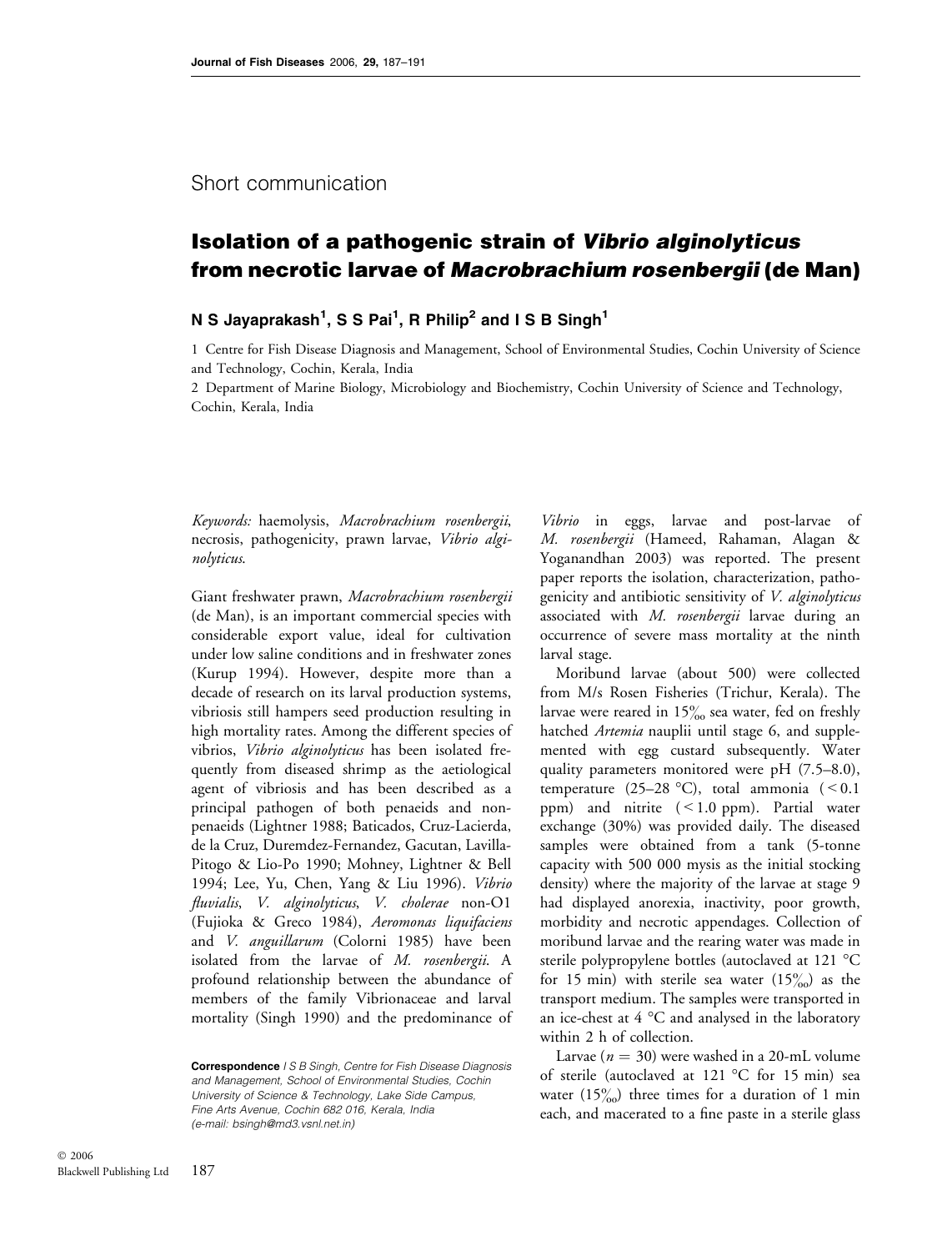tissue homogenizer. The homogenized sample was diluted serially to  $10^{-6}$  in autoclaved sea water  $(15\%)$ . Volumes  $(0.2 \text{ mL})$  were spread over ZoBell's marine 2216E agar plates prepared in  $15\%$  sea water (peptone 0.5%, yeast extract 0.1%, ferric phosphate 0.01%, pH 7.5) in duplicate and incubated at 28  $\pm$  1 °C for 24 h. Colonies were grouped based on their morphology following Cappuccino & Sherman (1996) (Table 1) and from each group 10% of the colonies were isolated into ZoBell's marine agar slants. The colonies were repeatedly streaked on ZoBell's agar plates until purity was attained. All Gram-negative isolates were identified to genera following Oliver (1982), and Gram-positive cultures following McFaddin (1980). Among seven morphological types, type A was dominant comprising 57.7% of the isolates and was identified as V. alginolyticus following Alsina & Blanch (1994). All isolates of this species were uniformly rod shaped, able to swarm on ZoBell's marine agar plates, fermentative without gas production from glucose, catalase and oxidase-positive, motile, produced yellow colonies on thiosulphate citrate bile-salts sucrose agar plates, sensitive to  $O/129$  (150 µg), negative for arginine dihydrolase but positive for ornithine and lysine decarboxylases, positive in the Voges–Proskaeur reaction, able to utilize citrate, produce indole, and utilize D-glucosamine as sole carbon source. The isolates produced acid from sucrose, but not from salicin, arabinose and inositol, hydrolysed gelatin, tributyrin, DNA and chitin, did not grow without NaCl, but grew at 10% NaCl, and showed growth at 30, 35 and

Table 1 Generic composition of heterotrophic bacteria from necrotic larvae of Macrobrachium rosenbergii and the rearing water

| Morphological<br>types     | Number<br>of colonies<br>in larvae<br>$(10^{-3}$ dilution) Genera |                                                                               | % Composition<br>(in larvae)              |
|----------------------------|-------------------------------------------------------------------|-------------------------------------------------------------------------------|-------------------------------------------|
| А<br>в<br>C<br>D<br>F<br>F | 75<br>20<br>З<br>З<br>22<br>6                                     | Vibrio<br>Aeromonas<br>Pseudomonas<br>Alcaligenes<br>Cytophaga<br>Alteromonas | 57.7<br>15.4<br>2.3<br>2.3<br>16.9<br>4.6 |
| G                          |                                                                   | <b>Bacillus</b>                                                               | 0.8                                       |

A – Small, circular, convex, entire, translucent colony; B – moderate, circular, umbonate, entire, translucent colony; C – moderate, circular, convex, entire, brown colony; D – small, circular, convex, entire, pale white colony; E – small, circular, convex, entire, yellow colony; F – small, irregular, raised, undulate, white colony; G – moderate, irregular, flat, rhizoidal, white colony.

188 © 2006 Blackwell Publishing Ltd

40 °C but not at 4 °C. The organisms were maintained in ZoBell's marine agar and antibiotic sensitivity tests were carried out by the disc diffusion method in Müeller–Hinton agar supplemented with 1.5% NaCl, using the following antimicrobial agents ( $\mu$ g/disc): ampicillin (10), streptomycin (10), rifampicin (2), neomycin (30), erythromycin (10), kanamycin (30), chloramphenicol (10), ciprofloxacin (5), oxytetracycline (30), novobiocin (30), furazolidone (50), nitrofurantoin (100), trimethoprim (5) and tetracycline (30). On examining the level of sensitivity of *V. alginolyticus* isolates to antibiotics, the organisms were resistant to ampicillin, erythromycin, chloramphenicol, oxytetracycline and tetracycline but sensitive to others (12–15 mm clearing zone).

A haemolytic assay in prawn blood agar was done according to the protocol of Chang, Liu & Shyu (2000), with modifications. Prior to blood collection, adult *M. rosenbergii* (30  $\pm$  10 g) were maintained in fresh water for a week on a scampi diet (Higashimaru, India), with 100% daily water exchange. The area beneath the rostral spine was disinfected with sodium hypochlorite (200 mg  $L^{-1}$ ) for 5 min followed by administration of 70% ethanol. The area was washed with autoclaved (121  $\degree$ C for 15 min) distilled water repeatedly and wiped dry with autoclaved absorbent cotton swabs. Haemolymph was drawn from wild caught adult  $(30 \pm 10 \text{ g})$  *M. rosenbergii* using sterile capillary tubes. To prevent clotting of the haemolymph, citrate–EDTA buffer (0.1 m glucose, 30 mm trisodium citrate, 26 mm citric acid and 10 mm EDTA dissolved in double distilled water) was used to rinse the capillary tubes prior to blood collection. The pH of the buffer was adjusted to 4.6 and osmolality to 350 mOsm (by adding sodium chloride) and the solution sterilized at 115 °C for 10 min. One millilitre of haemolymph was transferred to an autoclaved tube containing 0.2 mL citrate–EDTA buffer and stained by addition of  $140 \mu L$  of  $2\%$ (w/v) Rose Bengal (dissolved in citrate–EDTA buffer) with gentle rotation to achieve complete mixing. The basal agar medium (10 g bacto peptone, 5 g sodium chloride and 15 g bacto agar dissolved in 1000 mL distilled water) was adjusted to pH 6.8, autoclaved and cooled to 45–50  $^{\circ}$ C in a water-bath. Aseptically, 1 mL of the stained haemolymph preparation was added to 15 mL of the prepared basal medium followed by gentle mixing and pouring into Petri dishes. The isolates of V. alginolyticus were streaked on to prawn blood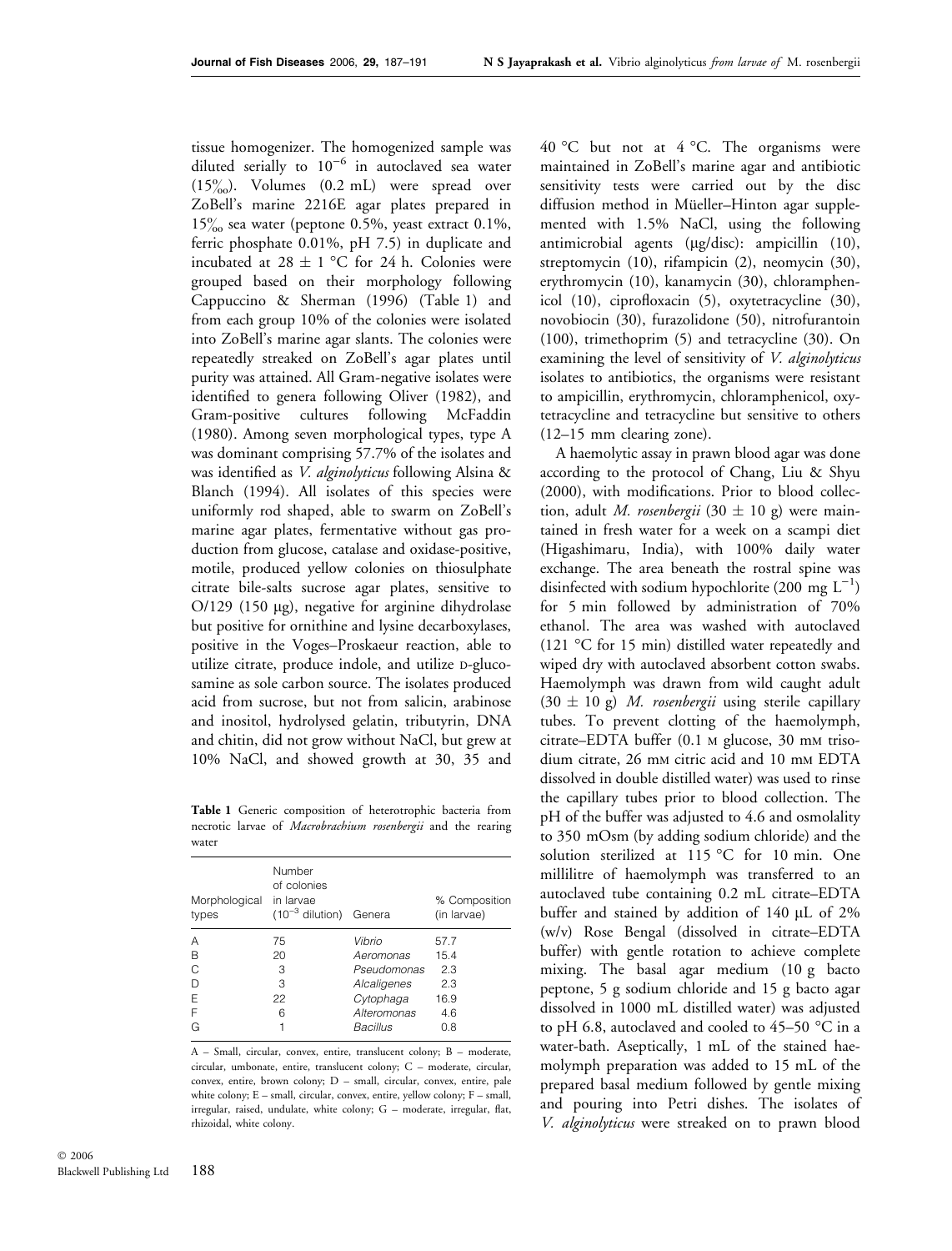agar and incubated at 28  $\pm$  1 °C for 3–7 days. The plates were observed for clearing around the growth and lysis of haemocytes using a microscope with a  $10\times$  objective. All eight isolates of *V. alginolyticus* were haemolytic on prawn blood agar. Ruangpan & Kitao (1991), Chang, Lee, Shyu & Liao (1996) and Chang et al. (2000) suggested bacterial haemolysin as an important virulence factor of pathogenic vibrios and correlated it with their pathogenicity more than factors such as adhesion and invasion (Ruangpan, Tabkaew & Sangrungruang 1994). Zhang & Austin (2000) highlighted the importance of haemolysin as a virulence factor of pathogenic vibrios in fish. Additionally, the haemolytic assay has been recognized to be useful in differentiating the virulent strains among suspected pathogens by Ullah & Arai (1983), Chen, Lai & Huang (1995) and Lee, Chen & Liu (1995). Chang et al.  $(2000)$ used prawn blood agar haemolysis to screen bacteria pathogenic to cultured tiger prawn, Penaeus monodon. The present report is the first demonstration of haemolytic activity of V. alginolyticus associated with the larvae of M. rosenbergii in prawn blood agar.

Hydrolytic properties such as proteolysis, lipolysis, chitinolysis and DNase production were carried out following the techniques described by Frazier (1926), Rhodes (1959), Holding & Collee (1971) and Jeffries, Holtman & Guse (1957), respectively. The results indicated that all the isolates of *V. alginolyticus* in this study produced gelatinase, lipase, DNase and chitinase, all probable virulence factors, which might help the organisms to invade the larvae and proliferate. Toranzo, Barja, Colwell & Hetrick (1983) and Ellis (1991) suggested this as a general feature of expression of pathogenicity of vibrios. A comprehensive search for virulence factors among vibrios by earlier workers has unequivocally revealed the role of proteases, lipases, DNase, chitinase and plasmids coding for iron chelators, apart from haemolysins, in initiating infectious mortality (Reid, Woods & Robb 1980; Horne 1982; Toranzo et al. 1983; Moustafa, Kodama, Ishiguro, Mikami & Izawa 1984; Nottage & Birkbeck 1987; Janda, Powers, Bryant & Abbott 1988; Wong, Ting & Shieh 1992; Austin, Stobie, Robertson, Glass & Stark 1993). Cipriani, Wheller & Sizemore (1980) reported that chitinolytic activity is fundamental to lesion progression; microbial proteases and lipases may be involved in exoskeleton breakdown, particularly in the initial stages of shell disease.

Vogan, Costa-Ramos & Rowley (2002) considered chitinolytic bacteria to be involved in shell disease syndrome in the edible crab, Cancer pagurus. It seems reasonable to suggest that the hydrolytic enzymes of *V. alginolyticus* described here may play a role in pathogenesis in the larvae of M. rosenbergii.

The pathogenicity of *V. alginolyticus* for larvae of M. rosenbergii was evaluated under laboratory conditions. Larvae of *M. rosenbergii* at stage 9 were brought to the laboratory from the hatchery of M/s Rosen Fisheries, Trichur, Kerala in oxygen filled polythene bags. They were maintained in  $15\%$  sea water and were fed with freshly hatched Artemia nauplii. The experiment was conducted as follows: sea water (15%) was autoclaved (121 °C/15 min) and transferred (1 L) into 2-L capacity round plastic containers and aerated at a rate of  $1 \text{ L min}^{-1}$ . Apparently healthy larvae, characterized by their photosensitivity, were removed from the top of the holding tank and distributed in groups of 30 to 12 experimental containers, nine as tests and three as controls. Larvae in both sets of containers were fed uniformly with freshly hatched Artemia nauplii at a rate of 300 nauplii per larva of *M. rosenbergii* daily. An overnight culture of *V. alginolyticus* (MRNL-3) was harvested from ZoBell's marine agar plates and the bacterial cells were transferred to autoclaved (121 °C/15 min) sea water (15 $\frac{\%}{\%}$ ) and diluted to a concentration equivalent to optical density 1.0 at  $A_{600 \text{ nm}}$ . This suspension of bacteria contained approximately  $1 \times 10^{10}$  CFU mL<sup>-1</sup>, as determined by serial dilution and plating on ZoBell's marine agar. The containers with larvae demarcated as 'tests' were challenged by inoculating the rearing water to a final bacterial number of  $10^6$ ,  $10^7$  and  $10^8$  CFU mL<sup>-1</sup>. All challenge concentrations were done in triplicate. Three control tanks were maintained without challenge. The larvae were observed for 4 days and mortality assessed daily to determine the cumulative mortality. During this period no water exchange was provided and the water quality parameters such as temperature, pH, ammonia and nitrite recorded were within the ranges recommended by New & Singholka (1982) and Correia, Suwannatous & New (2000), i.e.  $28-29$  °C, pH 7.5–8, ammonia and nitrite  $\leq 0.1$  ppm. On challenging the larvae with V. alginolyticus  $(MRNL-3)$  at  $10^6$ ,  $10^7$  and  $10^8$  CFU mL<sup>-1</sup> in triplicate, percentage mortalities of 80  $(\pm 10)$ , 87  $(\pm 6)$  and 100  $(\pm 0)$  were observed, respectively, within 96 h. In the control group, the corresponding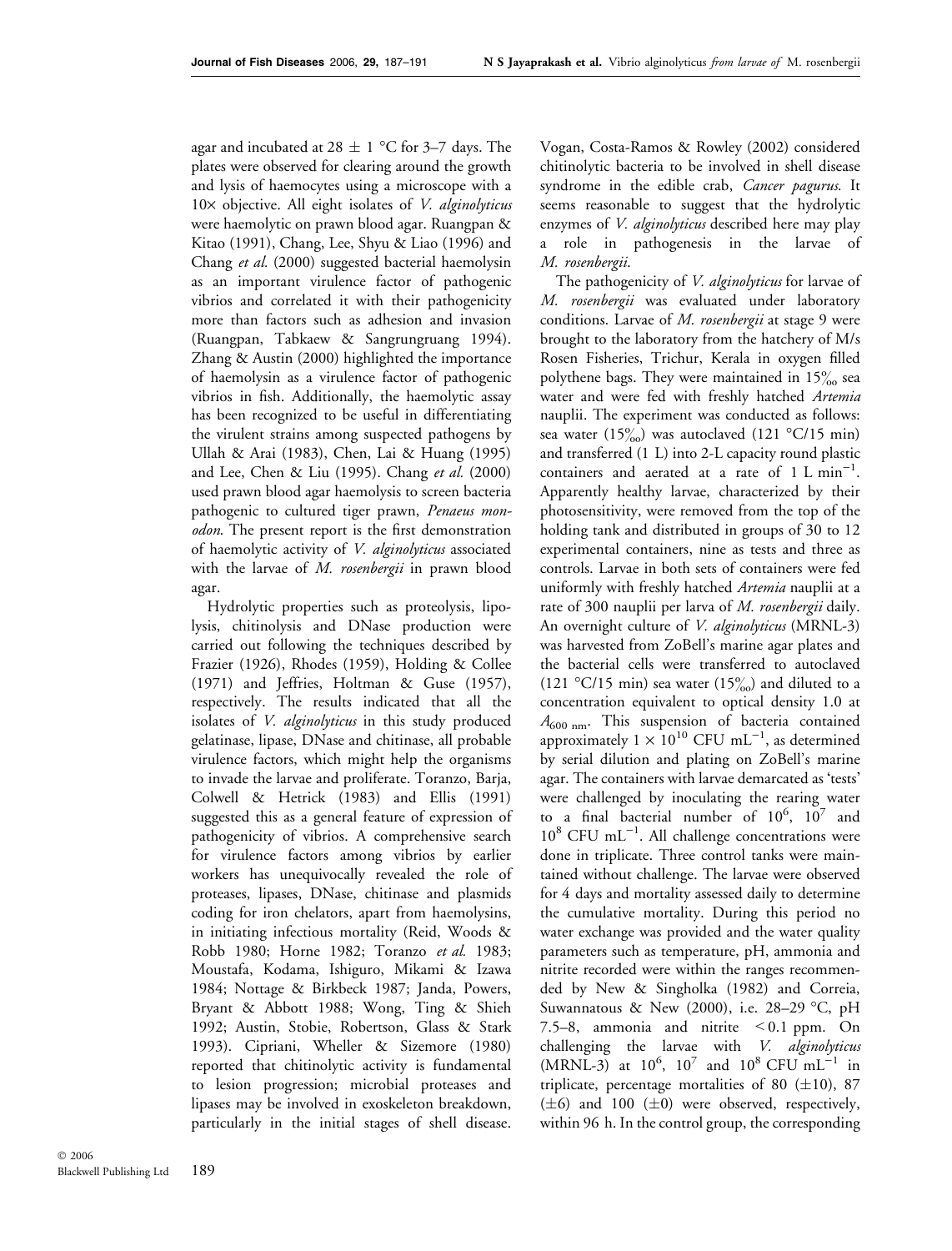mortality was 37  $(\pm 10)\%$ . The chi-squared test showed that the mortality was significantly higher  $(P < 0.01)$  in the test groups than in the control. Signs preceding larval death included anorexia, settling to the bottom and weak swimming. The significantly higher mortality rate observed in the challenged set of larvae demonstrated the pathogenicity of *V. alginolyticus* to the larvae of M. rosenbergii in a confined system. However, this does not necessarily indicate that the strain of V. alginolyticus tested here (MRNL-3) is the putative pathogen responsible for the observed necrosis in the hatchery. Even though significant mortality was observed on challenging the larvae with the isolate, no sign of necrosis was seen. Moreover, the role of other associated flora in the necrosis was not determined.

#### Acknowledgements

This study was carried out under a project supported by the Department of Science and Technology (Project Code: SP/SO/C-40/99), Government of India. One of the authors (N.S. Jayaprakash) is grateful to the Department for providing a fellowship during the study. The authors are grateful to Mr C.D. Sebastian, Rosen Fisheries, Trichur, Kerala, for providing the larvae.

#### References

- Alsina M. & Blanch A.R. (1994) A set of keys for biochemical identification of environmental Vibrio species. Journal of Applied Bacteriology 76, 79–85.
- Austin B., Stobie M., Robertson P.A.W., Glass H.G. & Stark J.R. (1993) Vibrio alginolyticus: the cause of gill disease leading to progressive low-level mortalities among juvenile turbot, Scophthalmus maximus (L.), in a Scottish aquarium. Journal of Fish Diseases 16, 277–280.
- Baticados M.C.L., Cruz-Lacierda E.R., de la Cruz M.C., Duremdez-Fernandez R.C., Gacutan R.Q., Lavilla-Pitogo C.R. & Lio-Po G.D. (1990) Diseases of Penaeid Shrimps in the Philippines. Aquaculture Department, SEAFDEC, Tigbauan, Iloilo, Philippines.
- Cappuccino J.G. & Sherman N. (1996) Microbiology A Laboratory Manual. Addison Wesley, Harlow, UK.
- Chang C.I., Lee W.C., Shyu C.Z. & Liao I.C. (1996) The development of shrimp blood agar for testing the hemolysis of shrimp's haemocyte by bacteria. Chinese Journal of Microbiology and Immunology 29, 232-239.
- Chang C.I., Liu W.Y. & Shyu C.Z. (2000) Use of prawn blood agar hemolysis to screen for bacteria pathogenic to cultured tiger prawns Penaeus monodon. Diseases of Aquatic Organisms 43, 153–157.
- Chen J.D., Lai S.Y. & Huang S.L. (1995) Cloning of the hemolysin gene from Edwardseilla tarda. Journal of the Fisheries Society of Taiwan 22, 267–277.
- Cipriani G.R., Wheller R.S. & Sizemore R.K. (1980) Characterization of brown spot disease of Gulf Coast shrimp. Journal of Invertebrate Pathology 36, 255-263.
- Colorni A. (1985) A study on the bacterial flora of the giant prawn Macrobrachium rosenbergii larvae fed with Artemia nauplii. Aquaculture 49, 1-10.
- Correia E.S., Suwannatous S. & New M.B. (2000) Flow-through hatchery systems and management. In: Freshwater Prawn Culture (ed. by M.B. New & W.C. Valenti), pp. 52–68. Blackwell, Oxford.
- Ellis A.E. (1991) An appraisal of the extracellular toxins of Aeromonas salmonicida ssp. salmonicida. Journal of Fish Diseases 14, 265–277.
- Frazier W.C. (1926) A method for detection of changes in gelatin due to bacteria. Journal of Infectious Diseases 39, 302.
- Fujioka R. & Greco S. (1984) Enumeration of Vibrio sp. in marine, brackish and freshwater systems used in aquaculture. In: Abstracts of the Annual Meeting of the American Society for Microbiology, p. 180. ASM, Washington.
- Hameed A.S.S., Rahaman K.H., Alagan A. & Yoganandhan K. (2003) Antibiotic resistance in bacteria isolated from hatcheryreared larvae and post-larvae of Macrobrachium rosenbergii. Aquaculture 217, 39–48.
- Holding A.J. & Collee J.G. (1971) Routine biochemical tests. In: Methods in Microbiology 6A (ed. by J.R. Norris & D.W. Ribbons), pp. 1–32. Academic Press, London.
- Horne M.T. (1982) The pathogenicity of Vibrio anguillarum (Bergman). In: Microbial Diseases of Fish. Special Publication of the Society for General Microbiology (ed. by R.J. Roberts), pp. 171–187. Academic Press, London.
- Janda J.M., Powers C., Bryant R.G. & Abbott S.I. (1988) Current perspectives on the epidemiology and pathogenesis of clinically significant Vibrio spp. Clinical Microbiology Reviews 1, 245–267.
- Jeffries C.D., Holtman D.F. & Guse D.G. (1957) Rapid method for determining the activity of microorganisms on nucleic acid. Journal of Bacteriology 73, 590-591.
- Kurup M. (1994) Status of fishery, seed production, and farming of Macrobrachium rosenbergii in Kerala. In: Freshwater Prawn Farming in India (ed. by N.K. Thakur, R. Tewari & M. Joseph), p. 113. Proceedings of the Workshop on Freshwater Prawn Farming in India, 17–18 March, 1994. Special Publication No. 10. Asian Fisheries Society Indian Branch, Mangalore, India.
- Lee K.K., Chen F.R. & Liu P.C. (1995) A haemocytolytic assay for tiger prawn, Penaeus monodon. Fish & Shellfish Immunology 5, 385–387.
- Lee K.K., Yu S.R., Chen F.R., Yang T.I. & Liu P.C. (1996) Virulence of Vibrio alginolyticus isolated from diseased tiger prawn, Penaeus monodon. Current Microbiology 32, 229–231.
- Lightner D.V. (1988) Vibrio disease of penaeid shrimp. In: Disease Diagnosis and Control in North American Marine Aquaculture. Developments in Aquaculture and Fisheries Science,